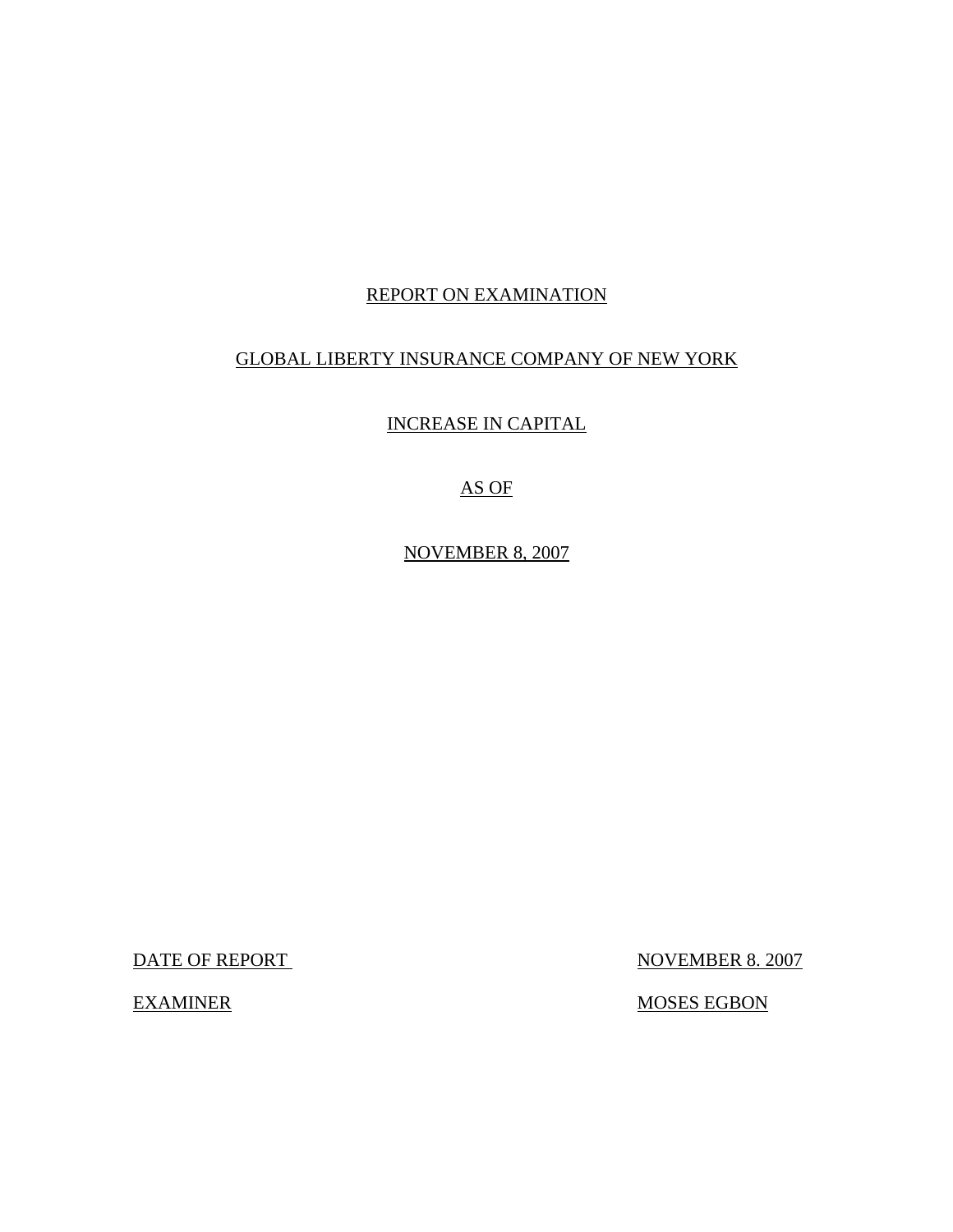# TABLE OF CONTENTS

# ITEM NO. PAGE NO.

| 1                | Authorization                        |  |
|------------------|--------------------------------------|--|
| 2.               | <b>Insurance Department approval</b> |  |
| 3.               | Increased capitalization             |  |
| $\overline{4}$ . | Affidavit                            |  |
| 5.               | Conclusion                           |  |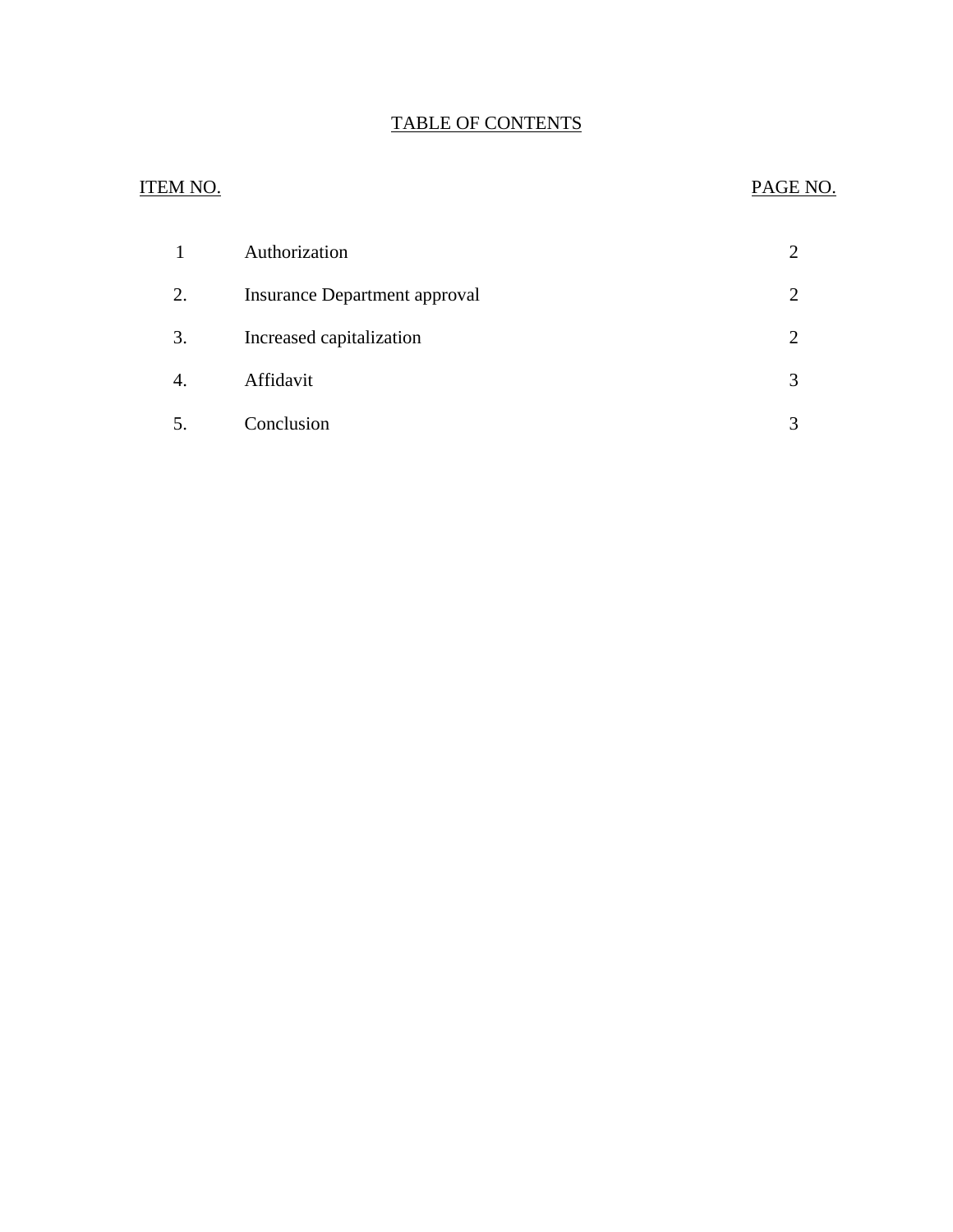

STATE OF NEW YORK INSURANCE DEPARTMENT 25 BEAVER STREET NEW YORK, NEW YORK 10004

November 8, 2007

Honorable Eric Dinallo Superintendent of Insurance State of New York Albany, New York 12257

Sir:

Pursuant to the requirements of the New York Insurance Law, and in compliance with the instructions contained in Appointment Number 22687, dated October 24, 2007 attached hereto, I have made an examination into the capital increase as of November 8, 2007 of the Global Liberty Insurance Company of New York, and submit the following report thereon.

Wherever the designation "the Company" appears herein without qualification, it should be understood to indicate Global Liberty Insurance Company of New York.

Wherever the term "Department" appears herein without qualification, it should be understood to mean the New York Insurance Department.

The examination was conducted at the Company's administrative office located at 131 East Ames Court, Plainview, New York, New York 11803.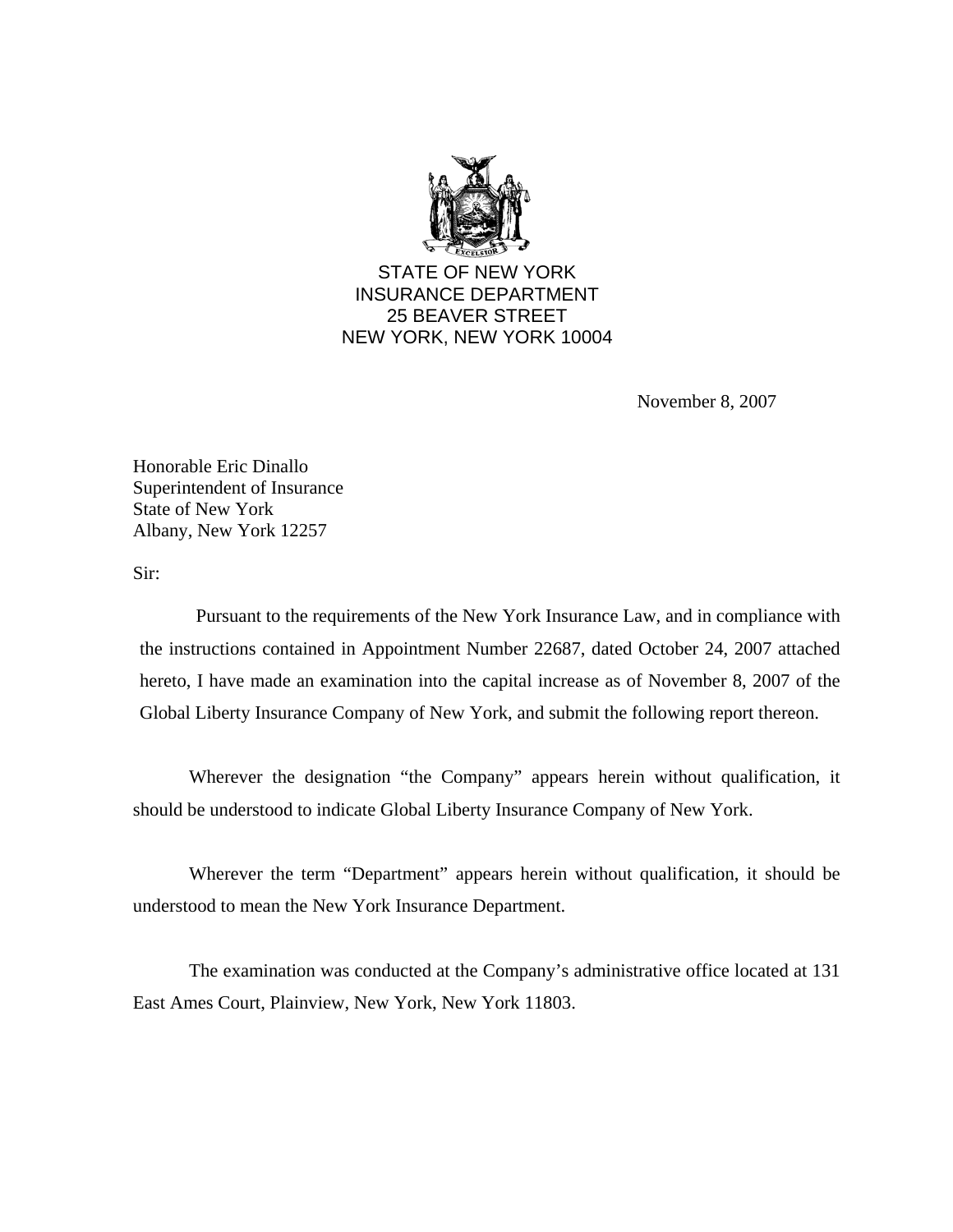#### **1. AUTHORIZATION**

<span id="page-3-0"></span>By written consent dated June 28, 2007 of the sole shareholder and director of Anchor Holdings Group, Inc. ("AHG"), Hossni Elhelbawi, AHG resolved to make a capital and surplus contribution to the Company in the amount of \$250,000 on or before June 30, 2007 by purchasing 200,000 shares of \$1 par value per share common stock of the Company at the price of \$1.25 per share. The purpose of the capital and surplus contribution was to meet the minimum capital stock requirements for licensing in the state of New Jersey. The funds were deposited in the Company's investment account on June 29, 2007 and a stock certificate for 200,000 shares was issued to AHG on that date.

### **2. INSURANCE DEPARTMENT APPROVAL**

By letter dated May 31, 2007, the Company requested permission to issue 500,000 shares of its common stock to its parent at a purchase price of \$2 per share; the Department nondisapproved this transaction pursuant to Section 1505(d) of the New York Insurance Law on June 5, 2007. On August 2, 2007, the Company advised the Department that it had modified the capital and surplus contribution from \$1 million down to \$250,000.

Pursuant to its charter, the Company has 2 million authorized shares, of which only 1 million shares were issued prior to the capital increase; therefore, no charter amendment was necessary to issue the 200,000 additional shares.

#### **3. INCREASED CAPITALIZATION**

On June 29, 2007, the Company completed the sale of 200,000 shares of capital stock to its parent, Anchor Holdings Group Inc. Examiner's review of the stock register revealed that the Company issued stock certificate No.8, representing 200,000 shares of the Company's stock with a par value of \$1 per share, to Anchor Holdings Group Inc. On June 29, 2007, Anchor Holdings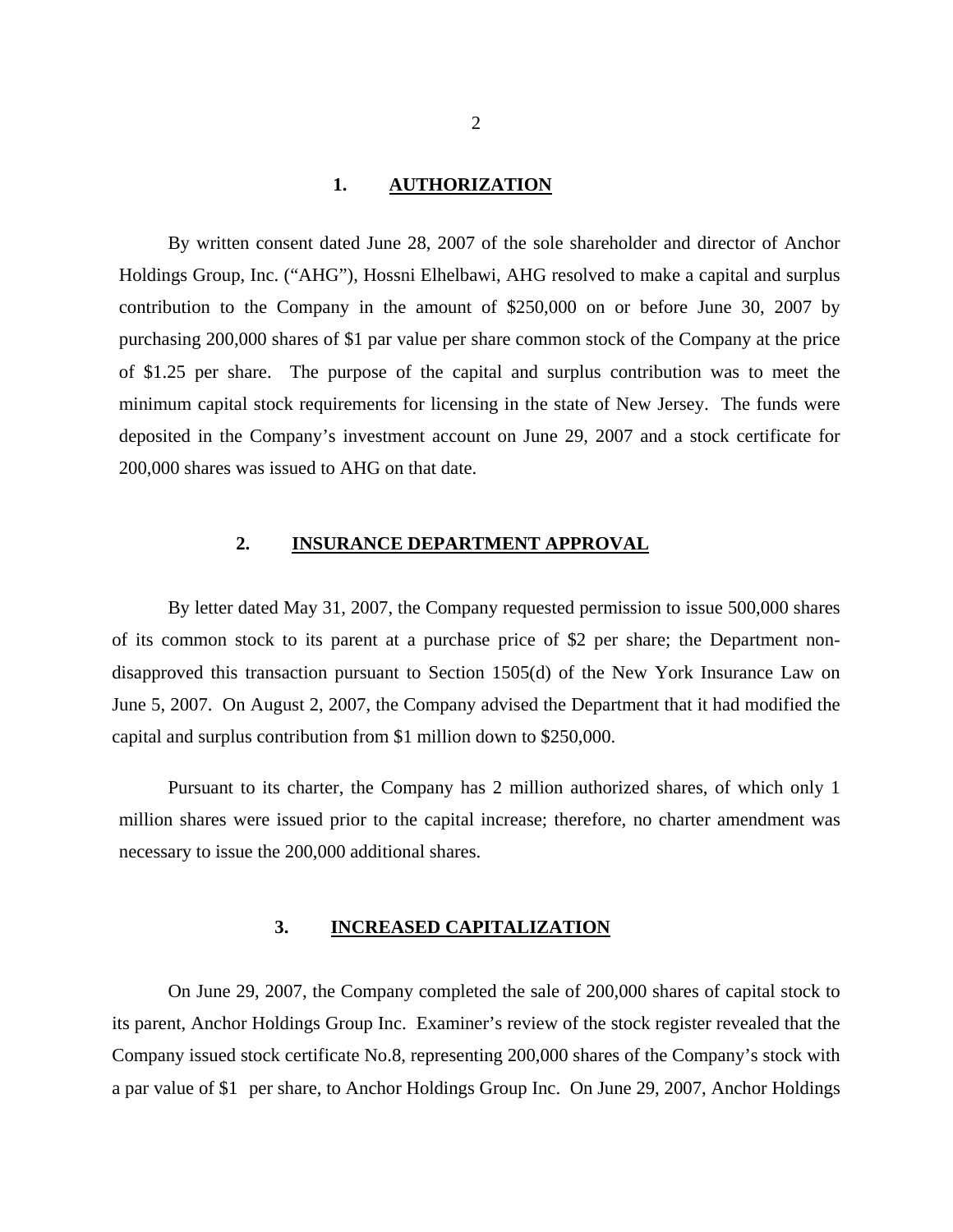Group Inc. transferred \$250,000 from its Citibank account to the Company's account in Citigroup Global Markets Inc. (Smith Barney), Garden City, New York. The said amount was subsequently invested in money market fund.

The following is a comparison of the capital of the Company prior to, and subsequent to, the stock sale:

|                                          | Prior to June 29, 2007 | Paid-in Capital and Paid-<br>in Surplus Increases | After June 29, 2007 |
|------------------------------------------|------------------------|---------------------------------------------------|---------------------|
| Paid In Capital                          | \$1,000,000            | \$200,000                                         | \$1,200,000         |
| Gross paid-in and<br>contributed surplus | \$2,063,844            | \$50,000                                          | \$2,113,844         |

#### **4. AFFIDAVIT**

As required by Section 1206(c) of the New York Insurance Law, Hossni Elhelbawi and Angela Osan, the President and Secretary respectively, of the Company, have executed an affidavit to the effect that the amount of \$250,000 was received by Citigroup Global Markets Inc. (Smith Barney), Garden City, New York on June 29, 2007, being the property, solely and wholly of Global Liberty Insurance Company of New York and representing \$200,000 of paid-in capital and \$50,000 of paid-in surplus.

### **5. CONCLUSION**

As a result of this examination, I hereby certify that the Company's paid-in capital was increased from \$1,000,000 consisting of 1,000,000 shares of \$1 par value per share common stock, to \$1,200,000 consisting of 1,200,000 shares of \$1 par value per share common stock and its paid in and contributed surplus was increased by \$50,000, and that consideration of \$250,000 was received in connection with the issuance of the 200,000 additional shares.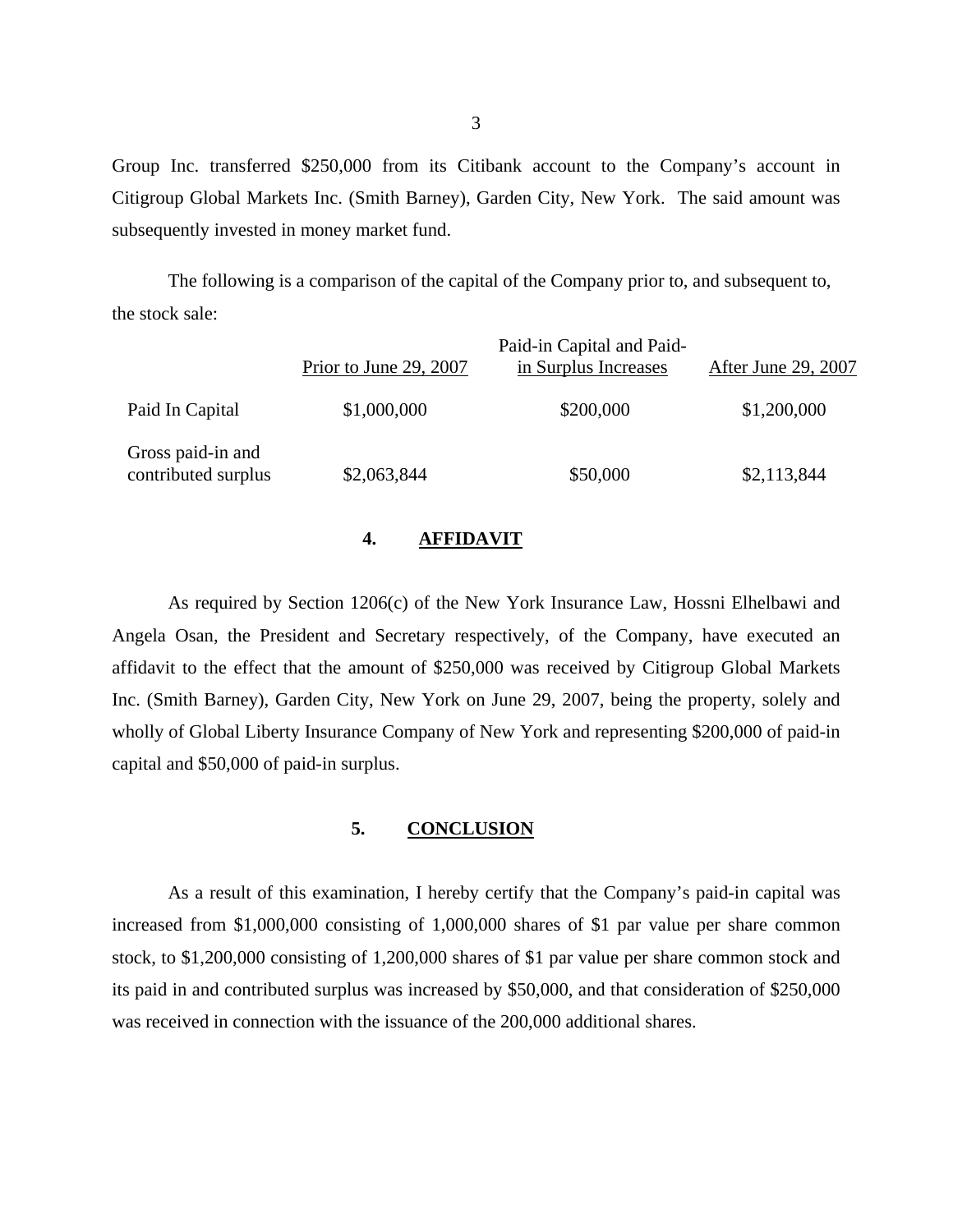#### AFFIDAVIT

STATE OF NEW YORK) ) ss. COUNTY OF Nassau

Hossni Elhelbawi and Angela Osan being duly sworn depose and say:

- l. That they are respectively the President and Secretary of Giobai Liberty Insurance Company of New York (the "Company".)
- 2. Pursuant to affirmative vote of all of the directors of Anchor Holdings Group, Inc., by written consent in lieu of a meeting dated June 28, 2007; and by affirmative vote of the Company's Board of Directors on June 4, 2007, the Company was authorized to issue up to 500,000 of the remaining 1,000,000 shares of authorized and outstanding common capital stock of the Company, on or before June 30, 2007.
- 3. That on June 29, 2007, Anchor Holdings Group, Inc., the Company's parent, contributed capital of *\$250,000* to the Company. The aforementioned \$250,000 was deposited to the Company·s investment custodial account at Citigroup Global Markets Inc. (Smith Barney). Garden City, New York.
- 4. On June 29, 2007, the Company issued to Anchor Holdings Group, Inc., its parent company, 200,000 shares of \$1 par value common stock, representing the aforementioned increase in the Company's capital stock for a purchase price of  $$250,000$  at  $$1.25$  per share.
- 5. That said transaction was genuine and bona-fide.
- 6. That no part of said proceeds has been loaned or advanced to said stockholders and there was and is no agreement or understanding, expressed or implied, to repurchase all or part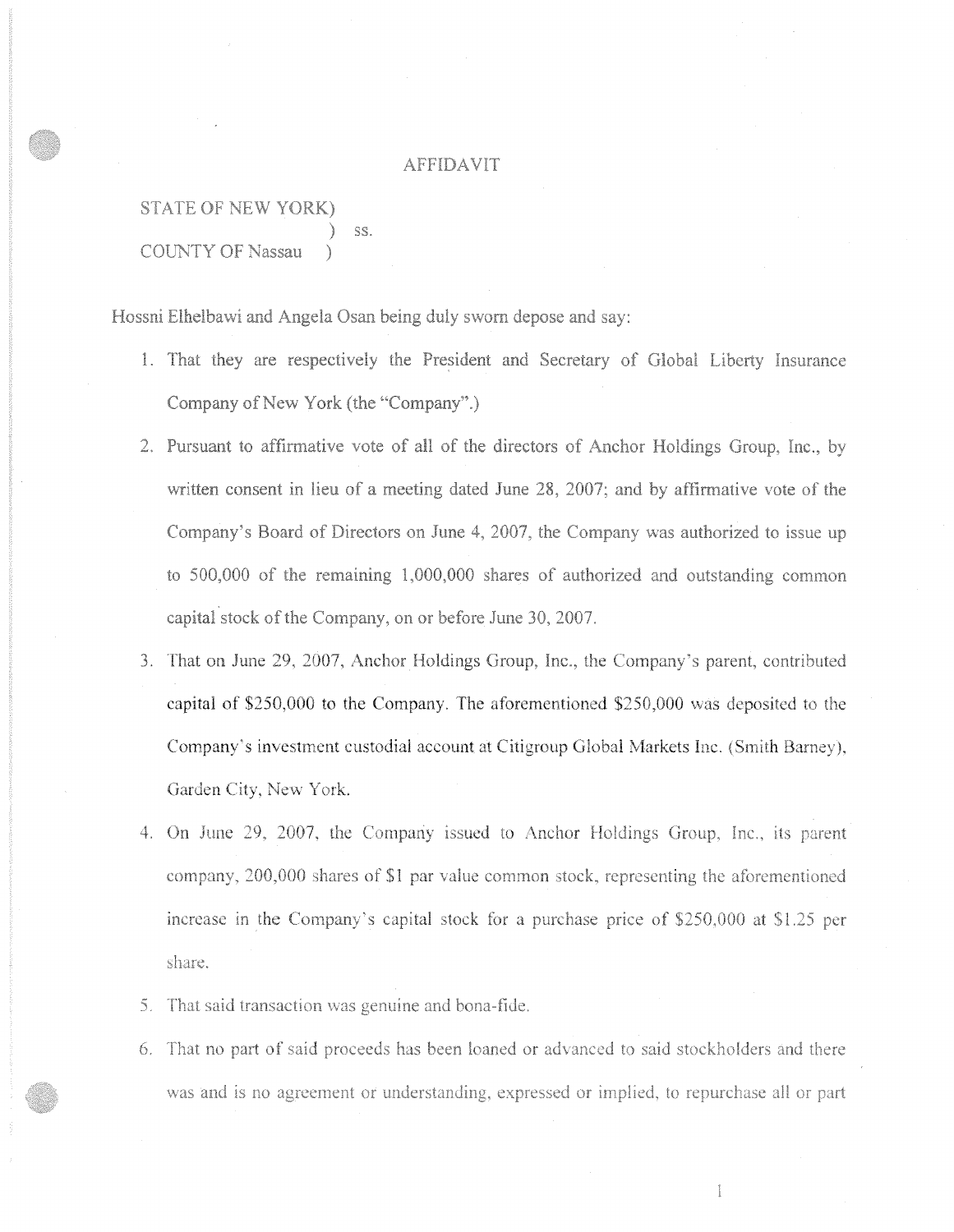of the said shares.

- 7. That the proceeds have been and will continue to be appropriated and used solely to further the lawful and proper purpose of the Company.
- 8. That there was no agreement, arrangement of understanding, either expressed or implied, whereby any part of said transaction is to be withdrawn or pledged for the accommodation or use, whether directly or indirectly, or any officer or stockholder of the Company or any other person or persons.
- 9. That neither the Company nor any of its officers or directors are in any way pledged or committed to make any investment or loan or other disposition of any part of said proceeds which is not in all respects in strict conformity with law.
- 10. That the Company is under no obligation with respe ct to the said transaction, either expressed or implied, whereby any part of the Company's assets, credit, or its financial guarantee has been pledged or committed with the said transaction.

---\_\_ *c\_/\_,.,/* ,:! v (\_ ,

~Iossni E!hdbawi President

7

Angela Øsan Secretary

Sworn to before me this

Of May of November 2007.  $\sqrt{2\pi\sqrt{2}}$ 

.

Dwight **G** Notary Public, State of New York 01 GE6166753 Qualified in New York County Commission Expires May 21, 20<sup>0</sup>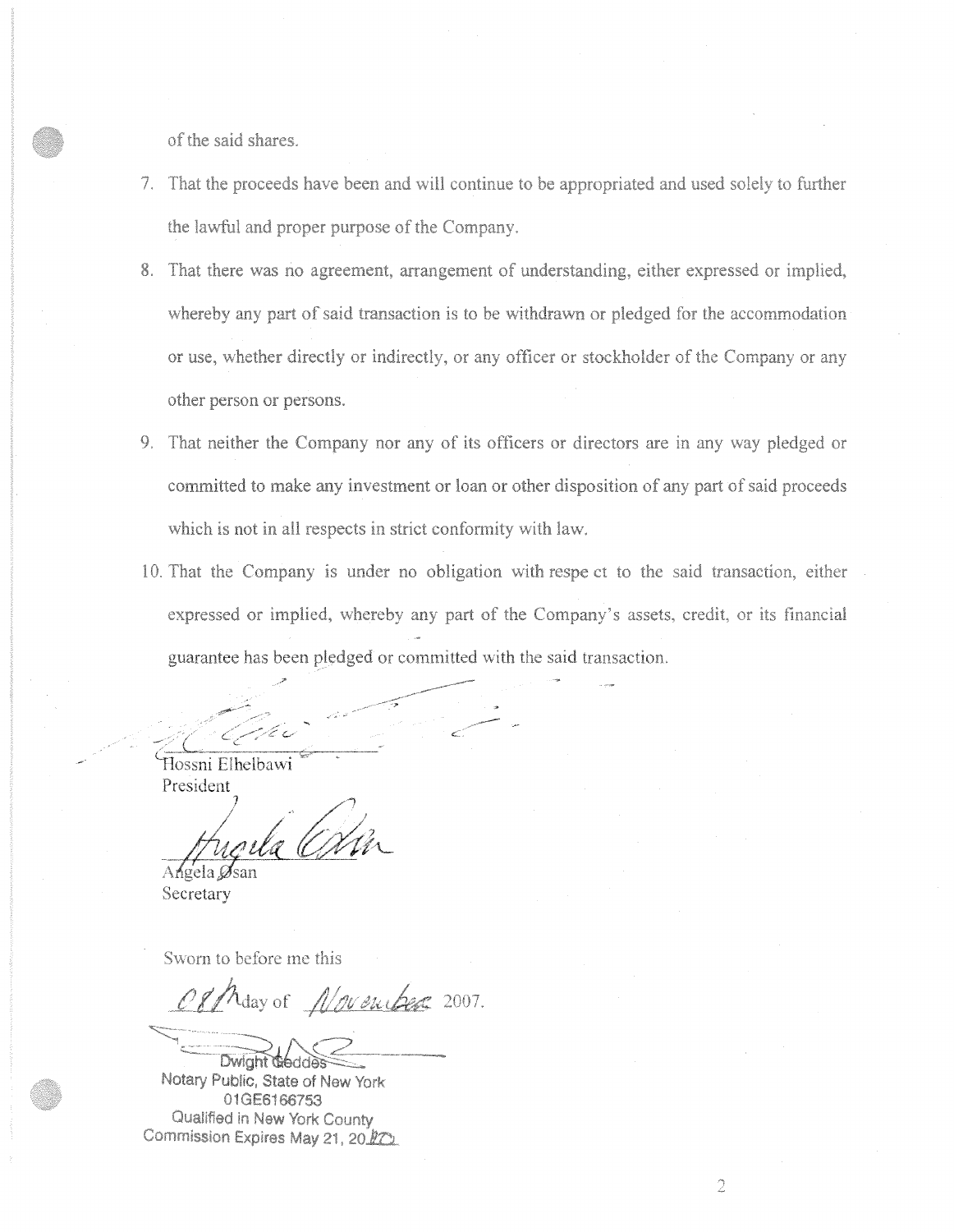Respectfully submitted,

 $\overline{\phantom{a}}$ /S/

Moses Egbon, CFE Senior Insurance Examiner

STATE OF NEW YORK ) )SS:  $\mathcal{L}$ COUNTY OF NEW YORK )

MOSES EGBON, being duly sworn, deposes and says that the foregoing report, subscribed by him, is true to the best of his knowledge and belief.

 $\overline{\phantom{a}}$ /S/ Moses Egbon, CFE

Subscribed and sworn to before me

this day of , 2008.